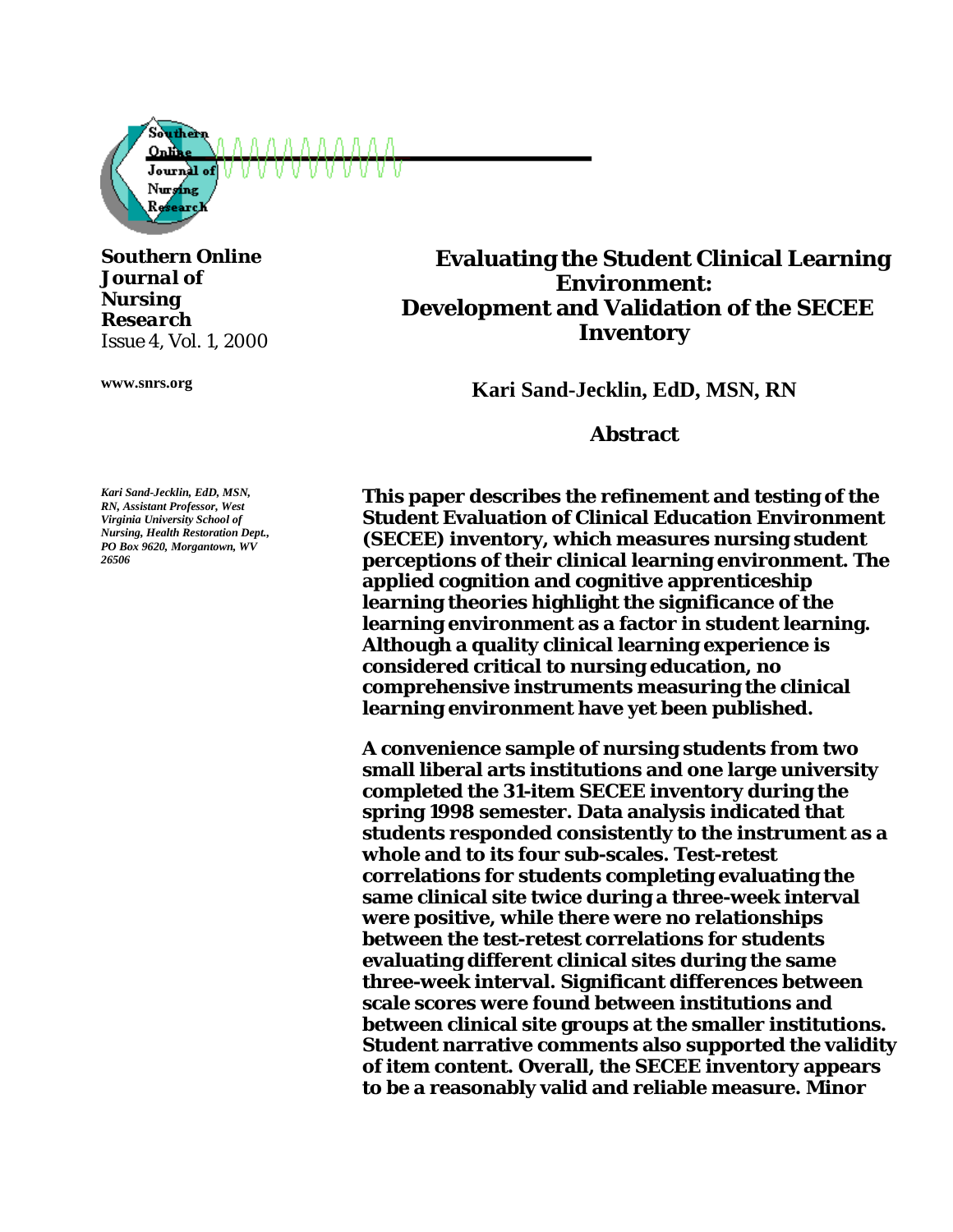**changes are suggested for future revisions.**

*Keywords: Learning Environment, Clinical; Student Attitudes; Teaching Methods, Clinical*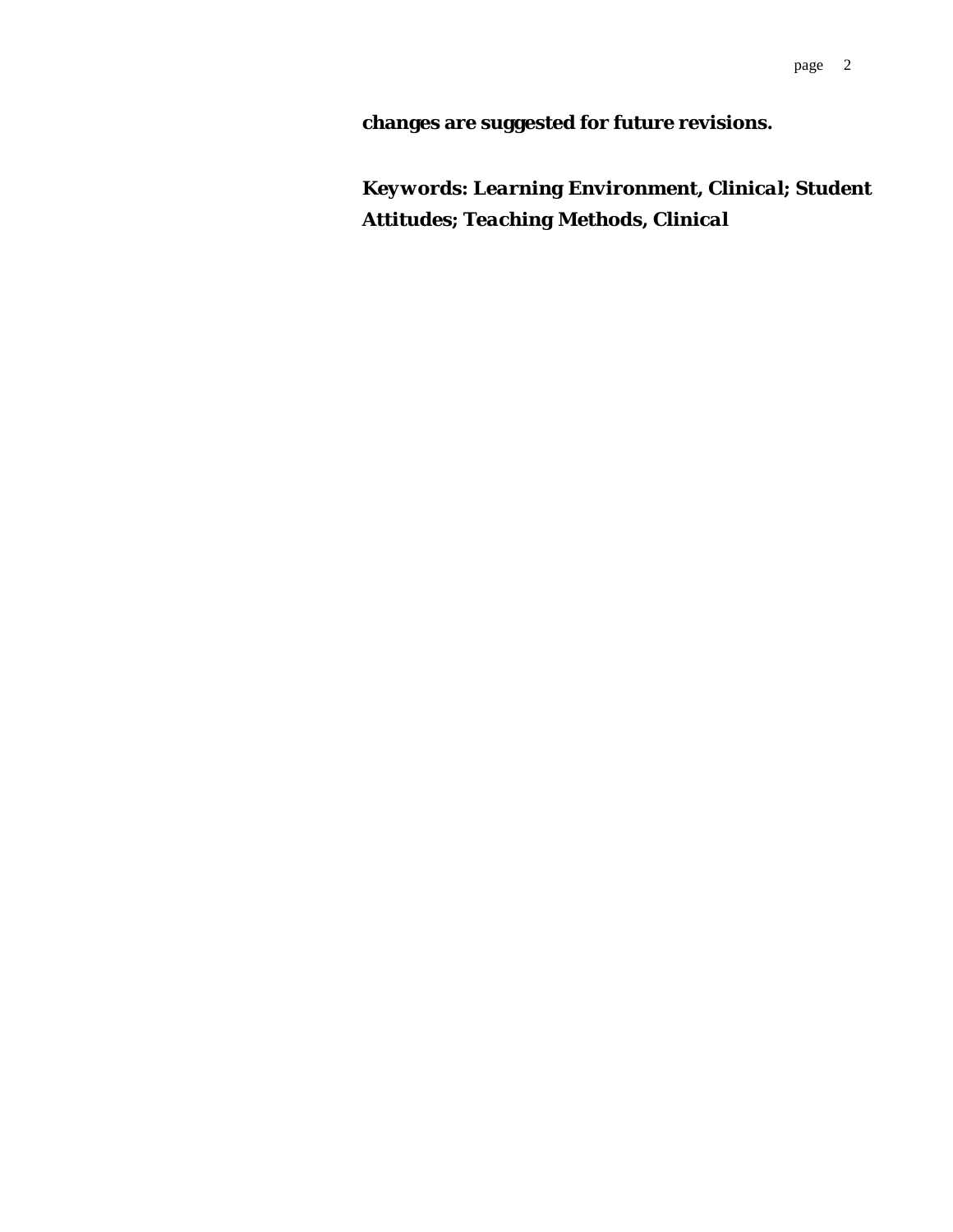#### **Introduction**

According to Dunn and Burnett**1**, the student learning environment consists of all the conditions and forces within an educational setting that impact learning. Shuell**2** visualized the student learning environment as a rich psychological soup comprised of cognitive, social, cultural, affective, emotional, motivational and curricular factors, in which teachers and students work together toward learning. Without the correct environmental ingredients, it is very difficult to achieve a satisfactory learning product.

Student learning at the primary and secondary educational levels generally takes place in the traditional classroom environment. In contrast, at the post secondary level, students experience an increasing number of applied learning environments, of which the clinical nursing education experience is a prime example. Clinical (applied learning) components of nursing education are critical to the overall curriculum, as they allow learners to "apply knowledge to practice, to develop problem-solving and decision making skills, and to practice responsibility for their own actions"**3**. However, the mere passage of time in this environment does not itself ensure clinical competence or a positive clinical experience. Many variables interact in the "soup" of clinical learning to contribute to student learning outcomes. In order to ensure that the interaction of these environmental ingredients supports learning, the factors impacting learning in that context must be identified and evaluated.

 One means to identify and evaluate the factors affecting the effectiveness of the teaching-learning experience is to look at the clinical educational environment through the students' eyes. Student perceptions of the quality of the learning environment can provide educators with valuable information related to student learning in these environments. Thus, this investigation was undertaken to test the accuracy and efficiency of an instrument, the Student Evaluation of Clinical Education Environment (SECEE) Inventory, designed to measure student perceptions of the clinical learning environment.

## **Relevant Literature**

The perceived significance and contribution of the learning environment to student learning is addressed by several learning theories**4,5**. Cognitive apprenticeship learning theories

**<sup>1</sup>** Dunn, S. V. & Burnett, P. The development of a clinical learning environment scale. *Journal of Advanced Nursing, 22*, 1166-1173 (1995).

**2** Shuell, T. J. in *Handbook of Educational Psychology* (eds. Berliner, D. C. & Calfee, R. C.) 726-764 (Simon & Schuster Macmillan, New York, 1996).

**3** Reilly, D. E. & Oerman, M. H. *Clinical teaching in nursing education* (National League for Nursing, New York, 1992), p.113

**4** Fraser, B. J. (1991). Validity and use of classroom environment instruments. *Journal*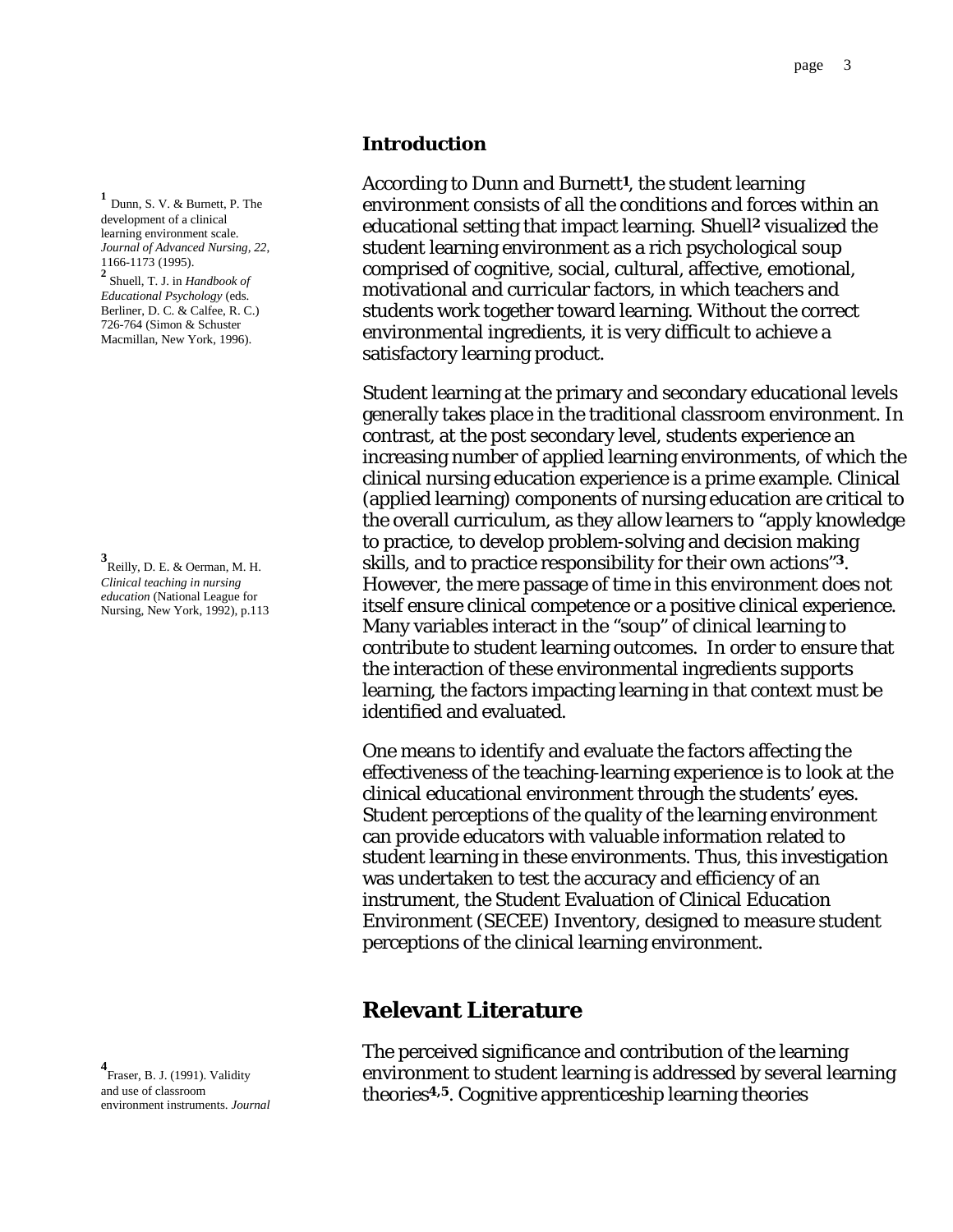*of Classroom Interaction, 26*, 5- 11.

**5**<br>McGraw, S. A. et al. (1996). Using process data to explain outcomes: an illustration from the child and adolescent trial for cardiovascular health. *Evaluation Review, 20*, 291-312.

**6** Brown, J. S., Collins, A. & Duguid, P. (1989). Situated cognition and the culture of learning. *Educational Researcher*, *18*, 32-42.

**7** Slavin, R. E. *Educational Psychology Theory and Practice*  (Allyn and Bacon, Needham Heights, MA, 1997).

**8** Brown, 1989.

**<sup>9</sup>** Goodenow, C. (1992). Strengthening the links between eduational psychology and the study of social contexts. *Educational Psychologist, 27*, 177-196.

**<sup>10</sup>**Marshall, H. H. (1990). Beyond the workplace metaphor: the classroom as a learning setting. *Theory into Practice, 29*, 94-101.

**<sup>11</sup>** Cust, J. (1996). A relational view of learning: Implications for nurse education. *Nursing Education Today,16*, 256-266.

**<sup>12</sup>**Henderson, D., Fisher, D. & Fraser, B. J. in *Annual Meeting of the American Educational Research Association* (San Francisco, 1995,).

**<sup>13</sup>**Fraser, B. J., Williamson, J. C. & Tobin, K. G. (1987). Use of classroom and school climate scales in evaluating alternative high schools. *Teaching & Teacher Education, 2* 219-231.

**<sup>14</sup>** Reed, S. & Price, J. (1991). Audit of clinical learning areas. *Nursing Times, 87*, 57-58.

**<sup>15</sup>**Reilly, 1992.

particularly focus on the applied environment setting. Cognitive apprenticeship is a process whereby the learner develops expertise through interaction with an expert who models appropriate behaviors and coaches the learner in development of skills**6,7**. The instructor/expert assigns realistic tasks or problems, and provides support to allow the student to complete a task or problem that would not have been possible for the student alone. According to the cognitive apprenticeship theory, learning and cognition are fundamentally situated, a product of the learning activity as well as the context and culture in which they are developed and used**8,9**.

The Cognitive Apprenticeship framework focuses on the process of learning and considers the student experience (and student perceptions of the experience) to be at the center of the learning context**10**. Student perceptions of the environment are considered by some to have even more influence on student learning than does the "actual" environment, as the perceptions influence the way a student approaches a task, and thus, ultimately impact the quality of learning outcomes**11**. Research consistently demonstrates that students' perceptions of their environment account for an appreciable amount of variance in learning outcomes**12**, even when prior knowledge and general ability were controlled**13**.

 In contrast with the many investigations that have been conducted to measure the effect of the traditional classroom environment on student learning, relatively few research studies have investigated the impact of the applied learning environment or have suggested criteria for use in assessment of the quality of the clinical learning environment in nursing education. Reed and Price**14** suggested evaluating the quality of the social climate, nursing climate, physical environment, relationship between classroom and practice settings, and learning outcomes. However, they did not identify specific criteria within these categories that should be addressed in such an assessment. Reilly and Oermann**15**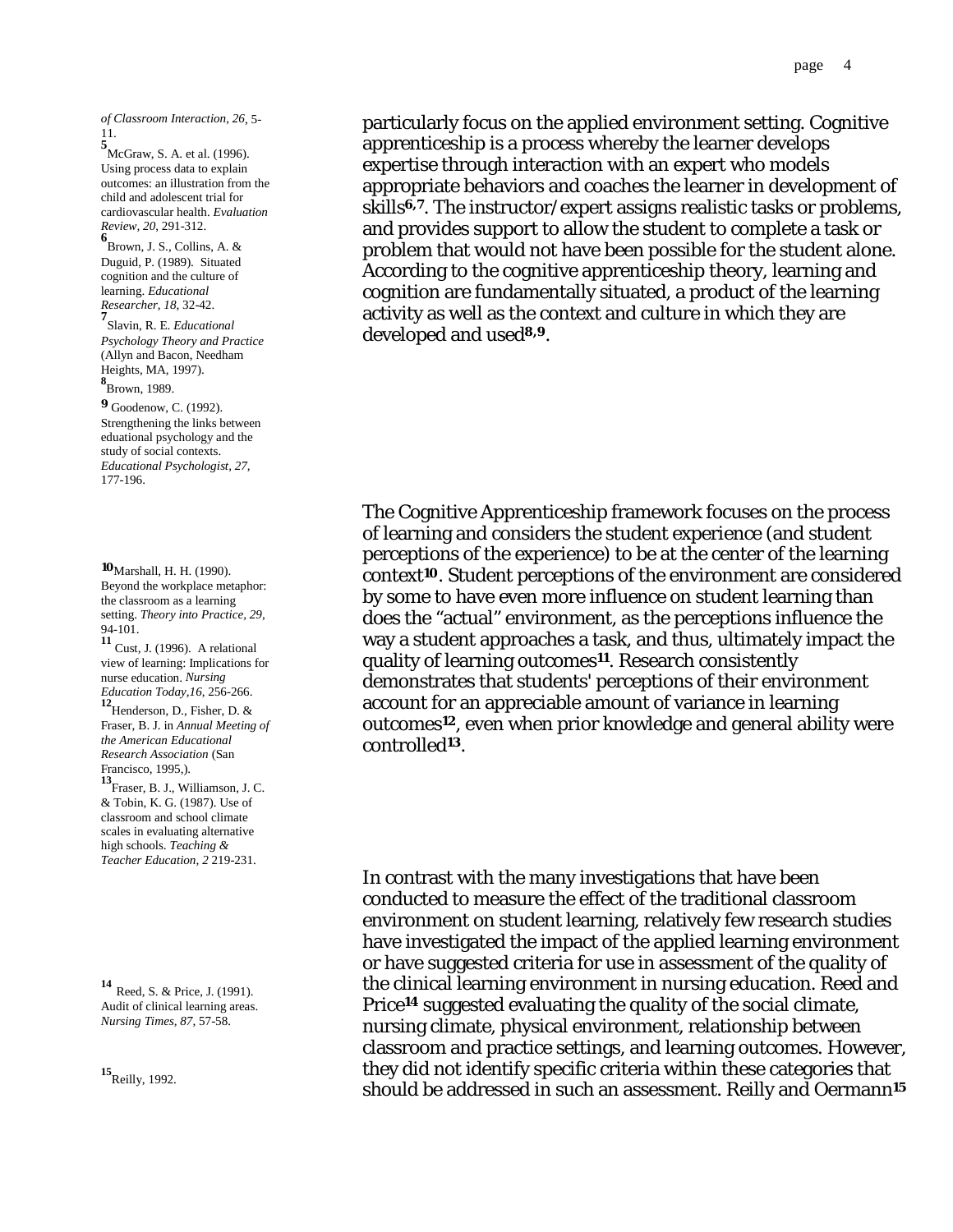proposed clinical agency evaluation criteria for use by nursing faculty, including factors of flexibility of the learning environment, appropriateness of client population and adequate client numbers, range of learning opportunities, current care practices at the agency, availability of records, student orientation, and resource/space availability.

More recently, a few researchers have begun to investigate student perceptions of the clinical learning environment. Peirce**<sup>16</sup>** developed an open-ended questionnaire to investigate 44 preceptored students' perceptions of their clinical experience. Data were analyzed for themes, resulting in the categories of school/faculty factors, clinical site organizational and personnel factors, and student factors.

 A review of the literature revealed only two recent studies aimed at developing and/or testing an instrument to evaluate student perceptions of the clinical education environment; both were conducted in Australia. The first focused on development of a tool to measure nursing students' perception of their learning environment in a psychiatric rotation**17**. The Student Nurse Appraisal of Placement (SNAP) inventory consisted of nine semantic differential items addressing physical resources, learning opportunities, availability of staff, opportunities to practice interpersonal and technical skills, and overall student perceptions. Although no support for validity or reliability of the instrument was presented in the article, Farrell and Coombes**<sup>18</sup>** stated that the instrument did reveal evaluation differences between clinical sites.

**<sup>19</sup>**Dunn, 1995. The second study, conducted by Dunn and Burnett**19**, measured student perceptions of the applied component of nursing education using the Clinical Learning Environment Scale (CLES) inventory. Authors reported revising 55 items from Orten's Ward Learning Climate Survey into a final 23 item instrument having five sub-scales measuring student-staff relationships, nurse manager commitment, patient relationships, interpersonal relationships, and student satisfaction. They administered the instrument to 423 nursing students and faculty at an Australian university. The authors claimed construct validity of the instrument as determined by the confirmatory factor analysis. Reported reliability alpha coefficients for the factors were .63 to .85. Several items in Dunn and Burnett's tool might be appropriate for an instrument designed to assess the clinical learning environment in the United States. However, other items seemed either too general or unrelated to the current clinical nursing environment in the United States. Examples of such

**<sup>16</sup>**Peirce, A. G. (1991). Preceptorial students' view of their clinical experience. *Journal of Nursing Education*, *30*, 244- 250.

**<sup>17</sup>**Farrell, G. A. & Coombes, L. (1994). Student nurse appraisal of placement (SNAP): an attempt to provide objective measures of the learning environment based on qualitative and quantitative evaluations. *Nursing Education Today 14*, 331-336.

**18** ibid.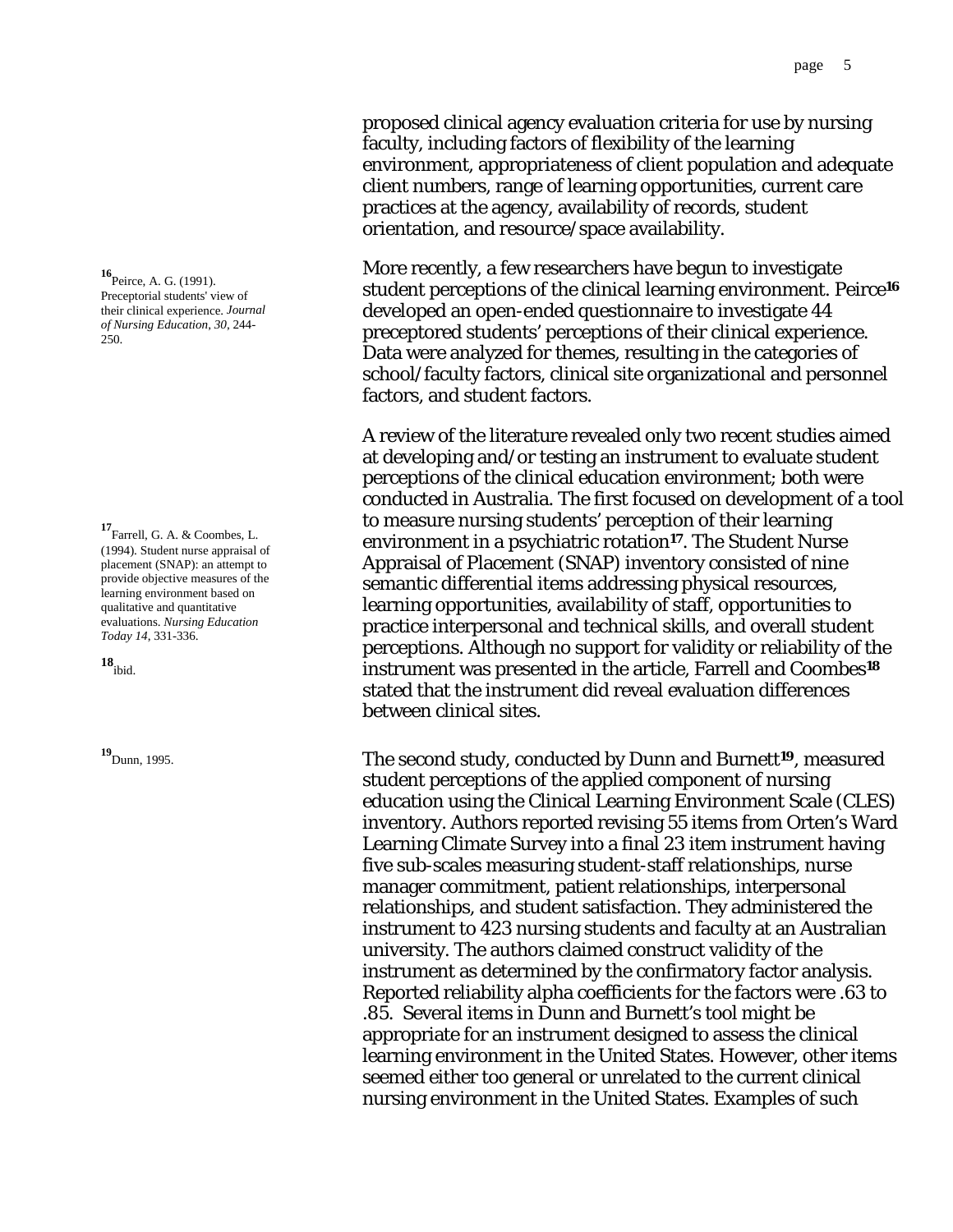items were (a) the amount of ritual on the ward, (b) whether this was a happy ward, and (c) whether this was a good ward for learning. It was apparent after review of the literature that although the clinical education environment was acknowledged as critical component of nursing education, there was no comprehensive tool that concisely measured student perceptions of the clinical learning environment in nursing.

## **Methods**

#### *Preliminary Investigation*

The researcher met with a group of nursing faculty as well as a group of senior nursing students at a large mid-Atlantic university in order to identify what these two groups felt were important factors impacting student learning in the clinical environment. The initial Student Evaluation of Clinical Education Environment (SECEE) instrument was based on faculty and student input from the described meetings, a review of the literature, a review of sample university–agency contracts and unpublished course evaluations, and suggestions of evaluation experts. It consisted of thirteen items with Likert-based agreement response options. Instrument tems addressed the following issues: (a) student orientation; (b) nursing staff/preceptor availability, communication, role modeling, workload, and preparation to serve as a student resource; (c) learning resource availability; (d) student opportunity for hands on care; and (e) the impact of other students at the clinical site**20,21**. Open-ended items requested students to describe both the strengths and limitations of the clinical experience at a particular agency, and to describe the impact of other health professional students at the clinical site on the student's experience.

 Data were collected at the end of the 1996 spring semester from students enrolled in the undergraduate nursing program at the main campus of a large mid-Atlantic university. Student response consistency (Cronbach's alpha coefficient) for the forced-choice inventory items was .897. The investigation of whether there were differences in student responses based on the clinical site being evaluated were conducted using ANOVA. Analysis of item responses demonstrated significant differences between groups for all scaled items (*p* < .05). Student responses to the openended inventory questions appeared to corroborate the ANOVA results, as the most frequently identified strengths and limitations had already been addressed in the Likert-based portion of the SECEE instrument.

**<sup>20</sup>**Peirce, 1991. **<sup>21</sup>** Perese, E. F. (1996). Undergraduates' perceptions of their psychiatric practicum: Positive and negative factors in inpatient and community experience. *Journal of Nursing Education, 35*, 281-284.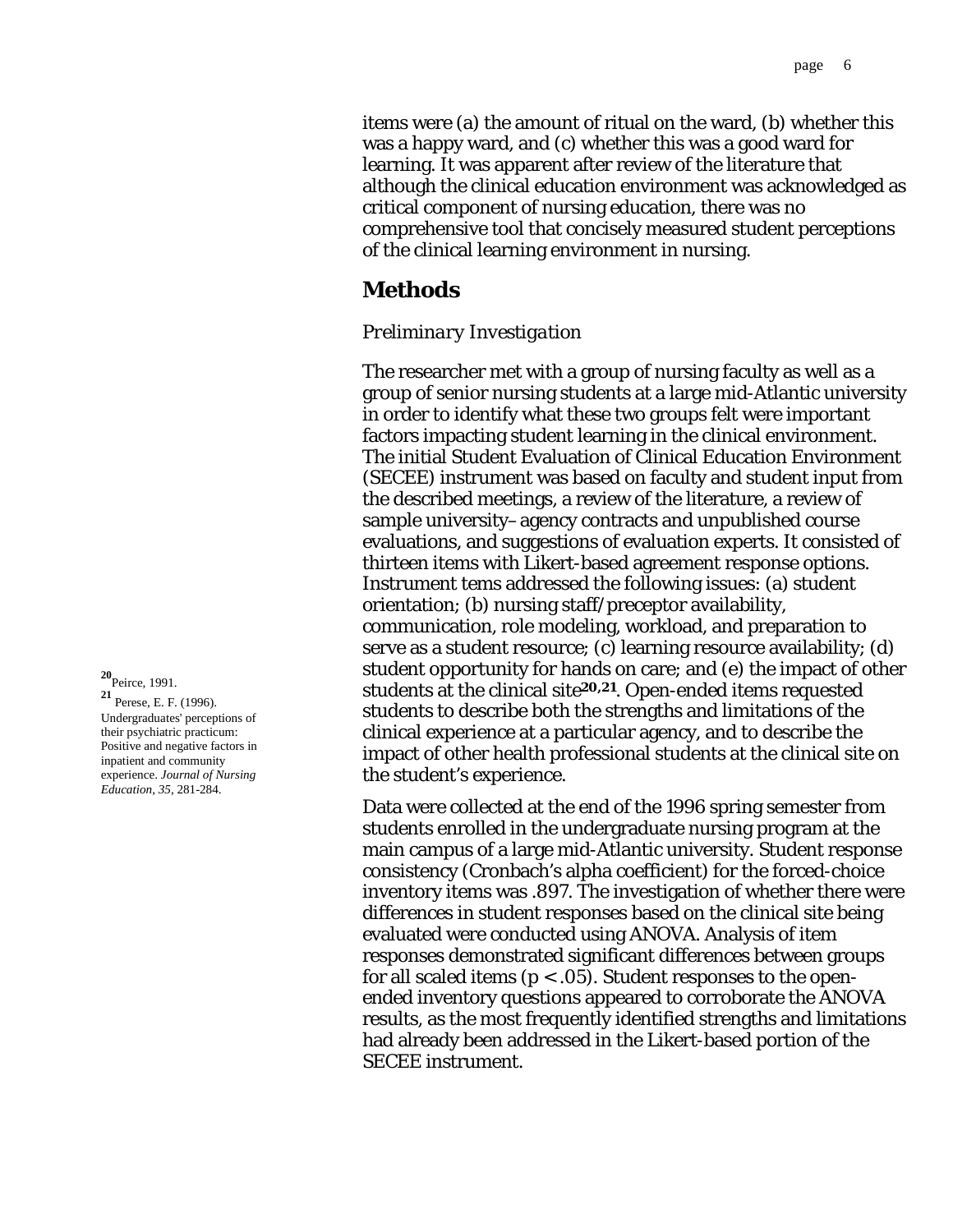#### *Revised Instrument Administration*

Several changes were made to the original instrument, based on analysis of student data as well as on a more extensive review of both theoretical literature and evaluation instruments, with a focus on encompassing more fully the wide range of environmental influences on learning**22,23**. Items addressing student opportunities for learning, instructor and resource nurse/preceptor availability, support, and feedback, and studentto-student interaction were added during instrument revision. Questionnaire brevity continued to be a primary concern.

 Inventory items were formatted to fit the same five-point agreement scale (strongly agree to strongly disagree). A sixth option of "can't answer" was also added, along with a request for students to provide an explanation for questions to which they responded "can't answer." In addition to demographic questions, the revised SECEE inventory contains 29 Likert-based items, four of which reflect a negative environmental characteristic. The items encompass four predetermined factors or scales: communication and feedback, learning opportunities, learning support and assistance, and department atmosphere (see [Table 1](#page-12-0) for a list of items within each sub-scale). Open-ended items asking students to identify aspects of the clinical setting that promoted learning and the aspects that hindered learning, as well as an item for additional student comments, remain in the instrument.

The study population for this investigation consisted of nursing students enrolled in clinical nursing courses in baccalaureate nursing programs at three institutions: a large mid-Atlantic university (LMA), a small liberal arts college in the mid-Atlantic States (SMA), and a small liberal arts university in the Midwest (SMW). The SECEE instrument was administered to all nursing students who were enrolled in a clinical nursing experience at each institution during the spring 1998 semester. Students were asked to evaluate their current clinical site. To the investigator's knowledge, all students had at least three clinical sessions at the site being evaluated prior to data collection.

 A sub-sample of sophomore and junior students at institution LMA completed the instrument twice during the semester, during two different clinical rotations. These data allowed comparison of individual student evaluations of distinct clinical sites during the same semester. Junior students at SMW and senior students at SMA also completed the inventory twice during the semester, but evaluated the same clinical sites for the purposes of test-retest

<span id="page-6-0"></span>**<sup>22</sup>**Peirce, 1991

**23** Windsor, A. (1987). Nursing students' perceptions of clinical experience. *Journal of Nursing Education, 26*, 150-154.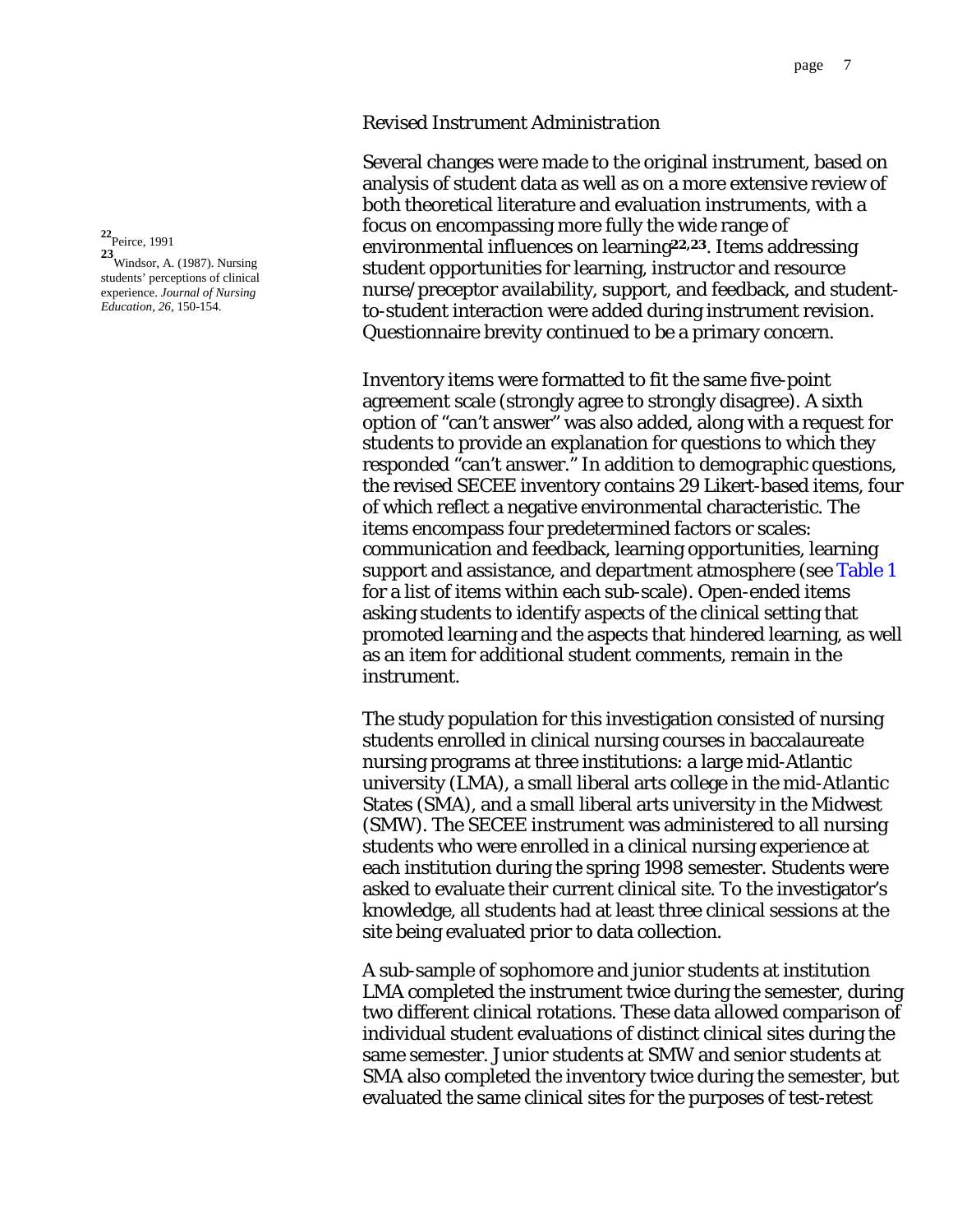reliability analysis. The second administration of the inventory to the above groups of students was between three and four weeks after the first administration. To compare the students' pretest and end-of-semester inventories, students were requested to identify their inventories with the first two letters of their mother's first name and the last two digits of their social security number.

# **Results**

A total of 319 sophomore, junior, and senior nursing students at the three identified institutions (LMA, SMW, and SMA) completed the end-of-semester SECEE inventory. In addition, 126 students completed pretest inventories. After reverse coding for items 9, 11, 21, and 26, respondents' sub-scale scores were calculated by adding the scores for the items within each subscale. Open data cells and cells coded as "can't answer" were replaced with the participant's calculated mean scale score. No cases contained more than two calculated item scores per subscale.

### *Missing data*

Two of the demographic items contained a frequency of missing data worthy of concern. Thirty-five students (8%) did not identify their inventories. However, this presented a problem only when attempting to match pretest and end-of-semester inventories for test-retest reliability determination. In addition, 66 respondents (21%) to the end-of-semester inventory and 22 respondents (17%) to the pretest inventory did not identify the clinical site they were evaluating. There was a higher frequency of missing data for both demographic items from SMA and LMA students.

There were very few instances of missing data for the inventory itself — only 17 "open" cells were identified. However, study participants responded "can't answer" a total of 183 times, or 1.4%). Of the explanations provided for "can't answer" responses, most students indicated that they were unable to answer particular questions because either there had been no preceptor or resource nurse assigned to the student, or there had been no other students at their particular clinical site.

### *Analysis*

Descriptive analysis revealed that students evaluated their clinical learning environments relatively positively, with overall item means varying from 1.70 to 2.62 on the end-of-semester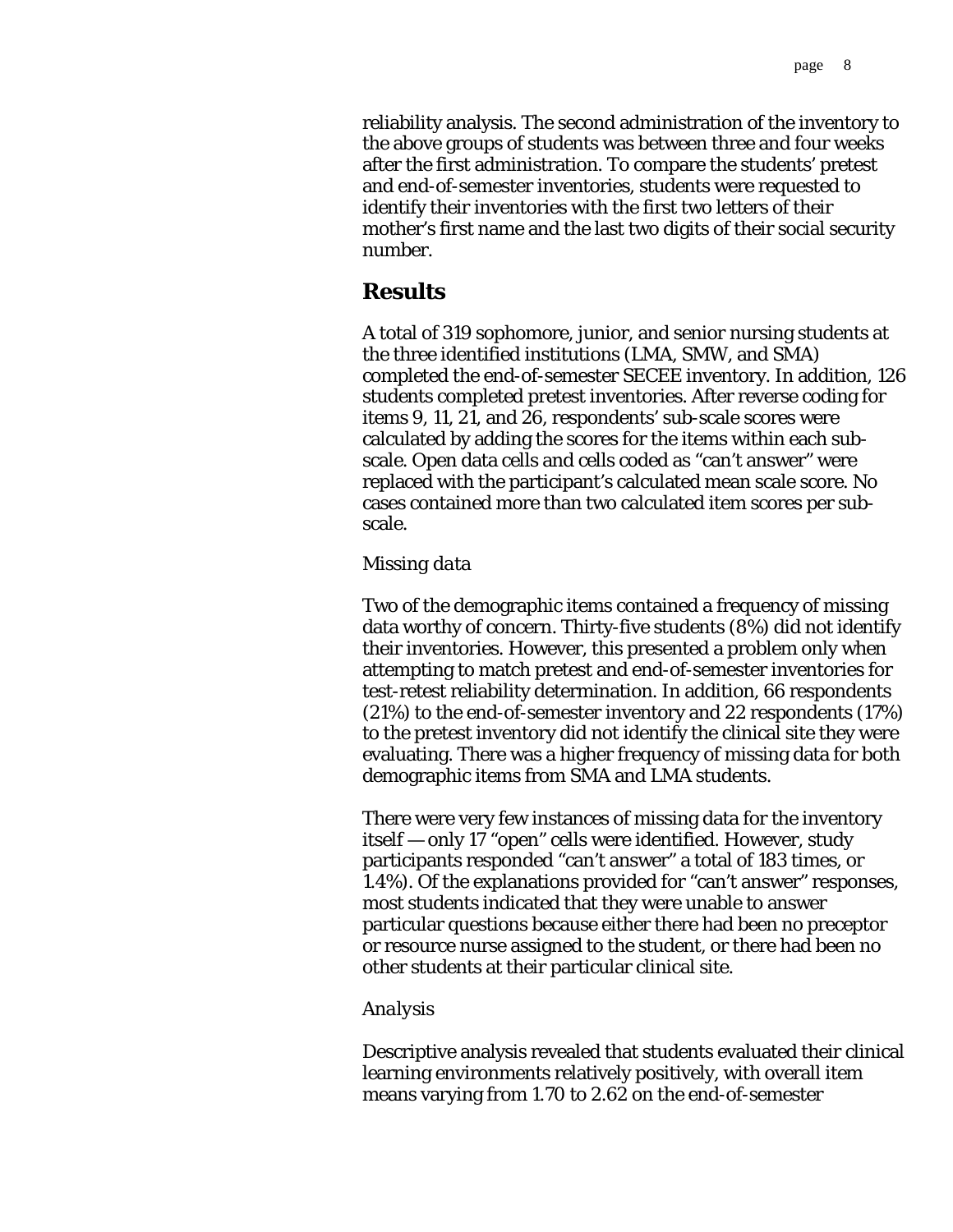<span id="page-8-0"></span>inventory administration, (lower item or scale score indicates a positive evaluation of the clinical learning environment). Standard deviations ranged from 0.86 to 1.22.

Calculations for reliability of the scales and for the instrument as a whole were conducted separately for each institution as well as for all institutions together [\(Table 2\).](#page-13-0) Reported internal reliability figures represent standardized coefficient alphas. Review of the analyses indicated that the overall alpha for the entire instrument was quite high: .94 for both LMA and SMA institutions and .89 for SMA. The reliability of the instrument as a whole was highest with all items included. In order to address test-retest reliability for the instrument, pretest and end-of-semester scale scores were compared for the sub-sample of SMW and SMA students who evaluated the same clinical site on each inventory  $(n = 46)$ . The lack of student identification of their completed inventories resulted in the loss of 20 cases from the test-retest reliability analysis. Correlations between the pretest and end-of-semester inventory scale scores ranged from .50 to .61. This result indicates that student responded rather similarly to the same instrument evaluating the same clinical site at intervals three weeks apart, in spite of the fact that students had received additional learning experiences at the site within the three week interval. In addition, scale score correlations were determined for the sub-sample of LMA students who evaluated different clinical sites on the pretest and end-of-semester inventory  $(n = 60)$ . These correlations were much lower, ranging from -.01 to .20, indicating that students evaluated distinct clinical sites differently.

The investigation of whether there were differences between SECEE inventory scale scores based on the clinical site being evaluated was conducted via ANOVA testing. Prior to this analysis, it was necessary to group some clinical sites together, as several community learning environments were evaluated by only one or two students. Site grouping was based upon the type of nursing care provided at the site (e.g. home care, clinic, etc), and resulted in reduction of the number of clinical groups from 56 to 25. The extent of site grouping was not similar across institutions, with grouping of only 2 identified sites at SMW, grouping of 6 sites at SMA, and the consolidation of 35 clinical sites at LMA into 10 site groups. ANOVA statistics are presented in [Table 3.](#page-14-0) 

Results indicated that there were significant differences in subscale scores according to clinical site groups. For the SMW institution, ANOVA results were significant for 3 of the 4 subscale scores (Communication/Feedback, Learning Support, and Department Atmosphere). At SMA, 2 of the 4 sub-scales were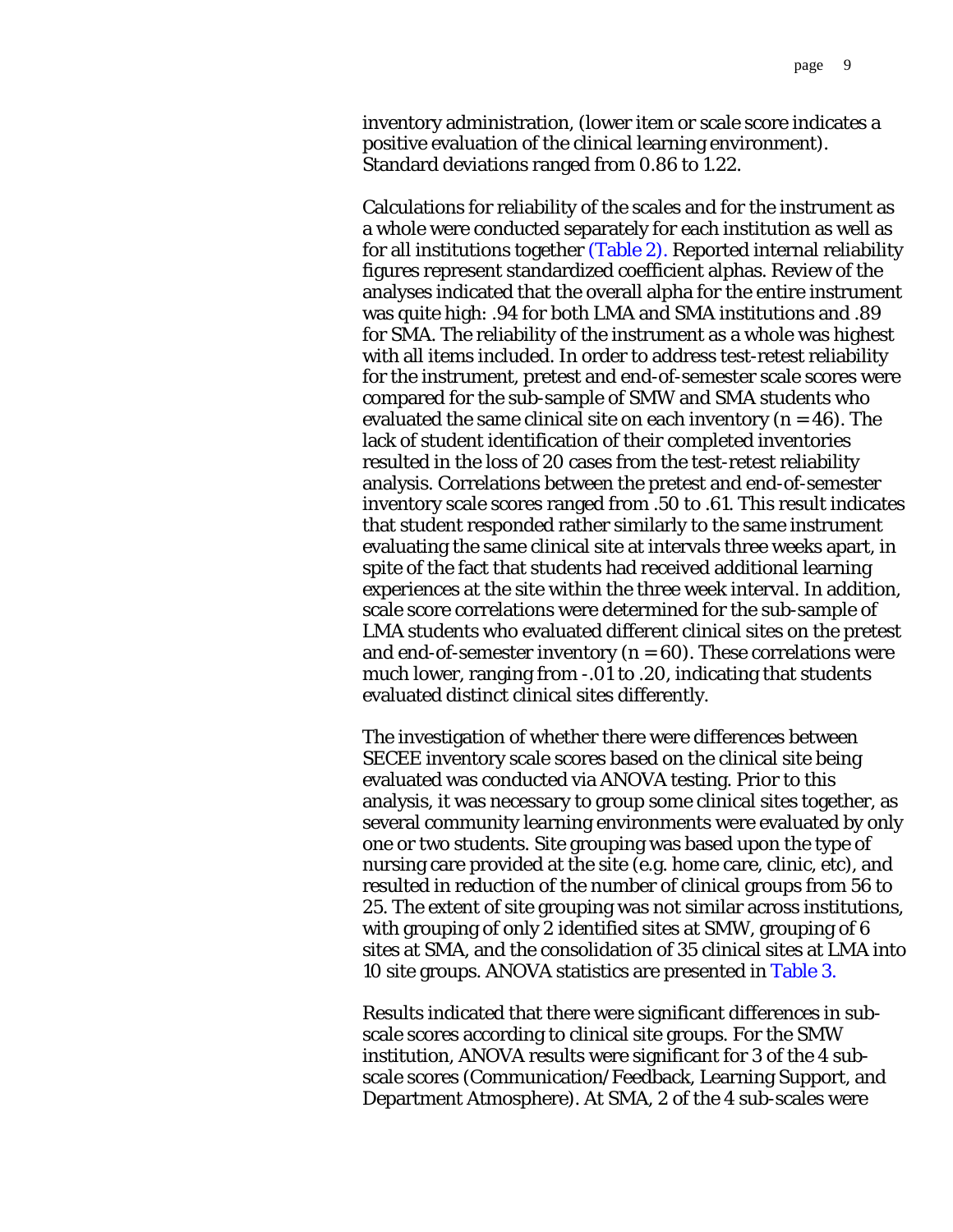found to have significant differences according to site groups (Learning Support and Department Atmosphere). LMA institution data differed from the other institutions in that no significant differences between clinical site groups were found for any of the four sub-scales.

#### *Analysis of Narrative Inventory Data*

As noted in Methods, students were asked to identify aspects of the clinical setting that both promoted and hindered learning, and to make any other comments that they wished. Analysis revealed that the majority of student narrative comments (both positive and negative) directly reflected issues addressed by the forced-choice portion of the SECEE Inventory, lending support to the validity of inventory content.

Of student comments that were not addressed by inventory items, few issues were identified by greater than 5 of the 319 respondents. Of the issues raised, that of too high a student / instructor ratio was identified more than twice as often as any other issue (frequency = 19). Other comments addressed specific learning opportunities related to the site (frequency = 9), student comfort in asking questions (frequency  $= 8$ ), one-on-one interaction with clients (frequency  $= 7$ ), and adequate time in the clinical rotation (frequency = 7).

# **Discussion and Conclusions**

The purpose of this research was to continue testing and refinement of the SECEE inventory. The revised SECEE inventory is brief in comparison to many learning environment inventories**24**. It also appears to be practical for use, as study data were collected with ease by both the researcher and nursing faculty at three different institutions. It reflects the critical aspects of the learning environment identified by nursing students, faculty, and the literature, as well as the reviewed samples of Nursing School - Agency contracts.

Reliability findings indicate that students responded consistently to the entire instrument with the coefficient alpha for LMA and SMA institutions being .94 and .89 for the SMW institution. Reliability for the scales appear acceptably high, except for the Department Atmosphere scale, which has the fewest items (six) and covers a relatively broad range of issues.

Test-retest correlations were found to be relatively strong at .50

**24**Fraser, 1991.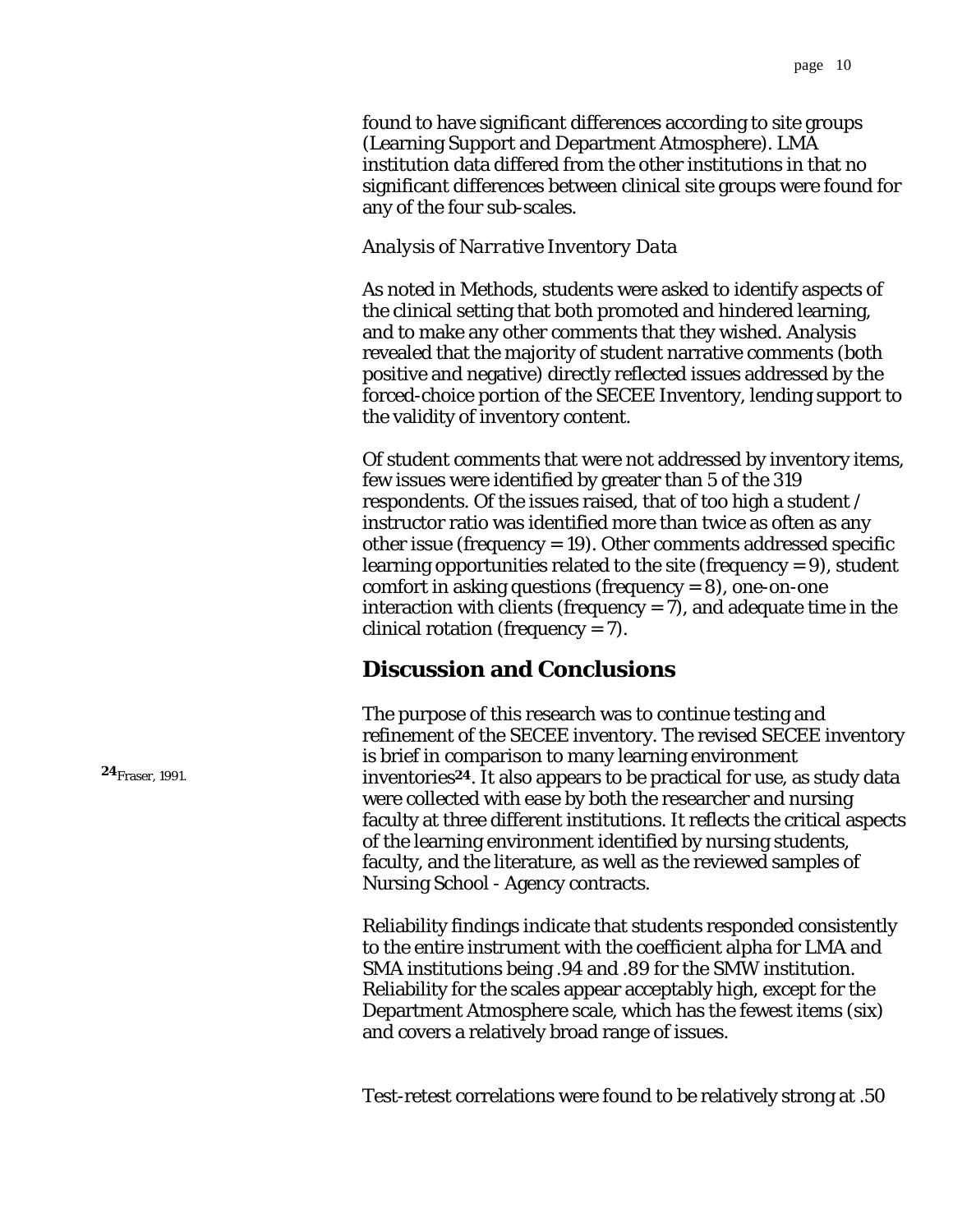to .61 for the four sub-scales, particularly given that the student respondents had experienced several additional clinical sessions at the clinical site prior to retest, which may have impacted their perception of the learning environment. In addition, test-retest reliability results are generally somewhat lower than internal consistency measures**25**. Test-retest correlations also demonstrated that individual students evaluated distinct clinical sites differently when using the SECEE inventory.

Sub-scale score differences were found between students evaluating different clinical site groups at the two small institutions (SMA and SMW). No sub-scale score differences were found between site groups at LMA institution. However, due to the grouping of 35 different clinical sites into 10 site groups at LMA, the nature of the learning environment may have varied greatly within the LMA groups. In the future, it would be beneficial to limit grouping of clinical sites as much as possible.

Several inventory refinements have been proposed as a consequence of this study. Items 23 and 29, "the environment provided an atmosphere conducive to learning" and "I was successful in meeting most of my learning goals," will be removed due to their broad nature in comparison with the other inventory items. The items relating to the student feeling overwhelmed, and the clear communication of the student's patient care responsibilities, will be replaced with one item assessing the student feelings of preparedness for their clinical role.

Five items will be added to the inventory, covering issues of adequate student/faculty ratio, comfort in asking questions of both faculty and staff, the benefit of direct interaction with clients, and the adequacy of clinical rotation time. In addition, the item addressing support of students in attempts to apply new knowledge will be split into two items, specifically addressing faculty support and staff support. The above changes will result in a net effect of the addition of three items to the inventory.

Research has demonstrated that student perceptions of the learning environment account for an appreciable variance in student learning outcomes**26**. The wide variety of clinical sites used for applied learning experiences may provide vastly different qualities of learning environments for nursing students. The SECEE inventory appears to provide an efficient means to begin to assess the quality of the clinical learning environment "through the students' eyes." Implementation of recommendations for additional revision should further improve both the reliability and

**25**Kubiszyn, T. & Borich, G. *Educational Testing and Measurement: Classroom Application and Practice* (Scott Foresman and Co., Glenview, IL, 1987)

**26** Fraser, 1987.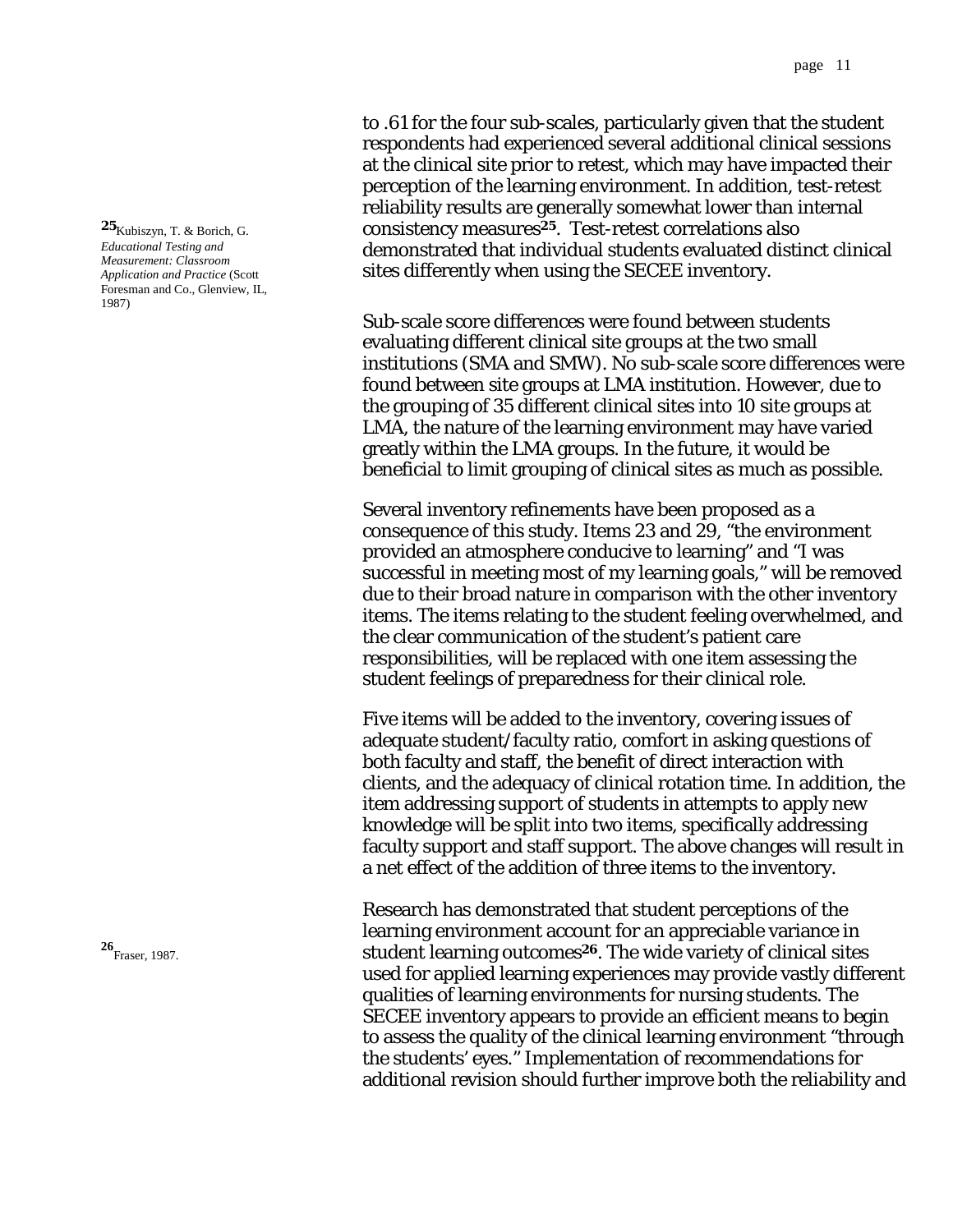validity of the instrument.

The goal for development of an instrument such as the SECEE is to provide accurate information to nursing faculty and administrators about the quality of the learning environment at all clinical sites used by a nursing program. Data from the SECEE inventory could be used together with information from faculty and learning outcome assessments to make decisions about taking action to improve the clinical learning environmen and to monitor the success of actions taken to improve both the quality of the learning environment and student learning outcomes.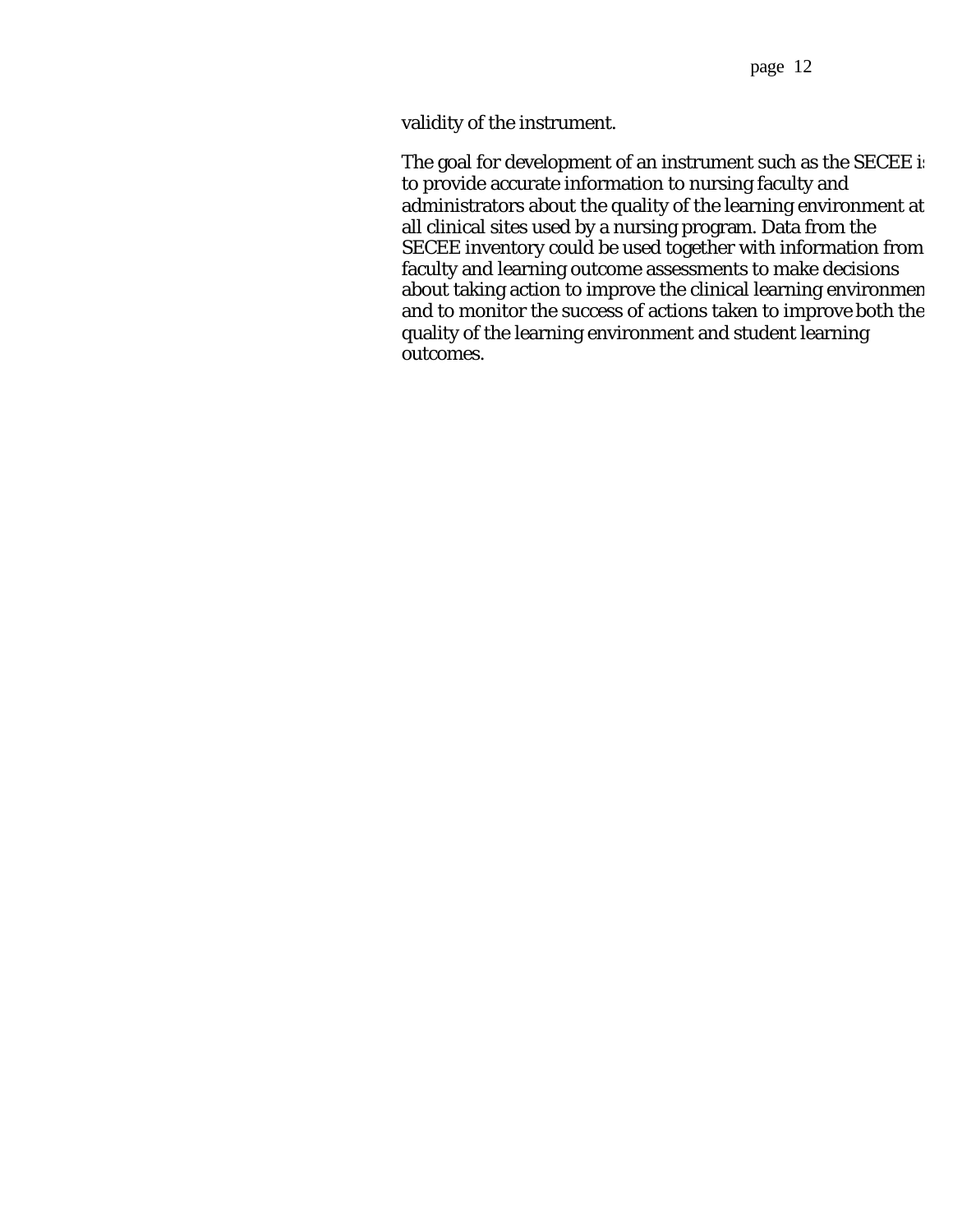# <span id="page-12-0"></span>**Table 1**

# **SECEE Inventory Items Categorized by Scales**

| <b>Inventory Scale</b>                 | Item#          | <b>Abbreviated Content</b>                                  |  |  |  |
|----------------------------------------|----------------|-------------------------------------------------------------|--|--|--|
| Communication/                         | 4              | Responsibilities clearly communicated                       |  |  |  |
| Feedback                               | 8              | Preceptor/resource nurse communication re: pt. care         |  |  |  |
|                                        | 12             | Instructor provided constructive feedback                   |  |  |  |
|                                        | 16             | Nursing staff served as positive role models                |  |  |  |
|                                        | 20             | Instructor served as positive role model                    |  |  |  |
|                                        | 24             | Nursing staff positive about serving as student resource    |  |  |  |
|                                        | 27             | Nursing staff provided constructive feedback                |  |  |  |
| <b>Learning Opportunities</b>          | 3              | Wide range of learning opportunities available at site      |  |  |  |
|                                        | 7              | Encouraged to identify/pursue learning opportunities        |  |  |  |
|                                        | 11             | Felt overwhelmed by demands of role (reverse coded)         |  |  |  |
|                                        | 15             | Allowed more independence with increased skills             |  |  |  |
|                                        | 19             | Nursing staff informed students of learning opportunities   |  |  |  |
|                                        | 23             | Atmosphere conducive to learning                            |  |  |  |
|                                        | 26             | Allowed hands on to level of abilities                      |  |  |  |
|                                        | 29             | Was Successful in meeting most learning goals               |  |  |  |
| Learning Support/Assistance            | $\overline{2}$ | Preceptor/resource nurse available                          |  |  |  |
|                                        | 6              | Instructor available                                        |  |  |  |
|                                        | 10             | Instructor provided adequate guidance with new skills       |  |  |  |
|                                        | 14             | Nursing staff provided adequate guidance with new skills    |  |  |  |
|                                        | 18             | Felt supported in attempts at learning new skills           |  |  |  |
|                                        | 22             | Nursing students helped each other                          |  |  |  |
|                                        | 25             | Difficult to find help when needed (reverse coded)          |  |  |  |
|                                        | 28             | Instructor encouraged students to help each other           |  |  |  |
| Department Atmosphere                  | 1              | Adequately oriented to department                           |  |  |  |
|                                        | 5              | RN maintained responsibility for student assigned pt.       |  |  |  |
|                                        | 9              | High RN workload negatively impacted exp. (reverse coded)   |  |  |  |
|                                        | 13             | Adequate number and variety of patients available at agency |  |  |  |
|                                        | 17             | Needed equipment, supplies and resources were available     |  |  |  |
|                                        | 21             | Competing for skills and resources negatively impacted exp. |  |  |  |
|                                        |                | (reverse coded)                                             |  |  |  |
| $(L_{m,n}L_{m,n}$ and $(L_{m,n}L_{m})$ |                |                                                             |  |  |  |

*[\(back to text\)](#page-6-0)*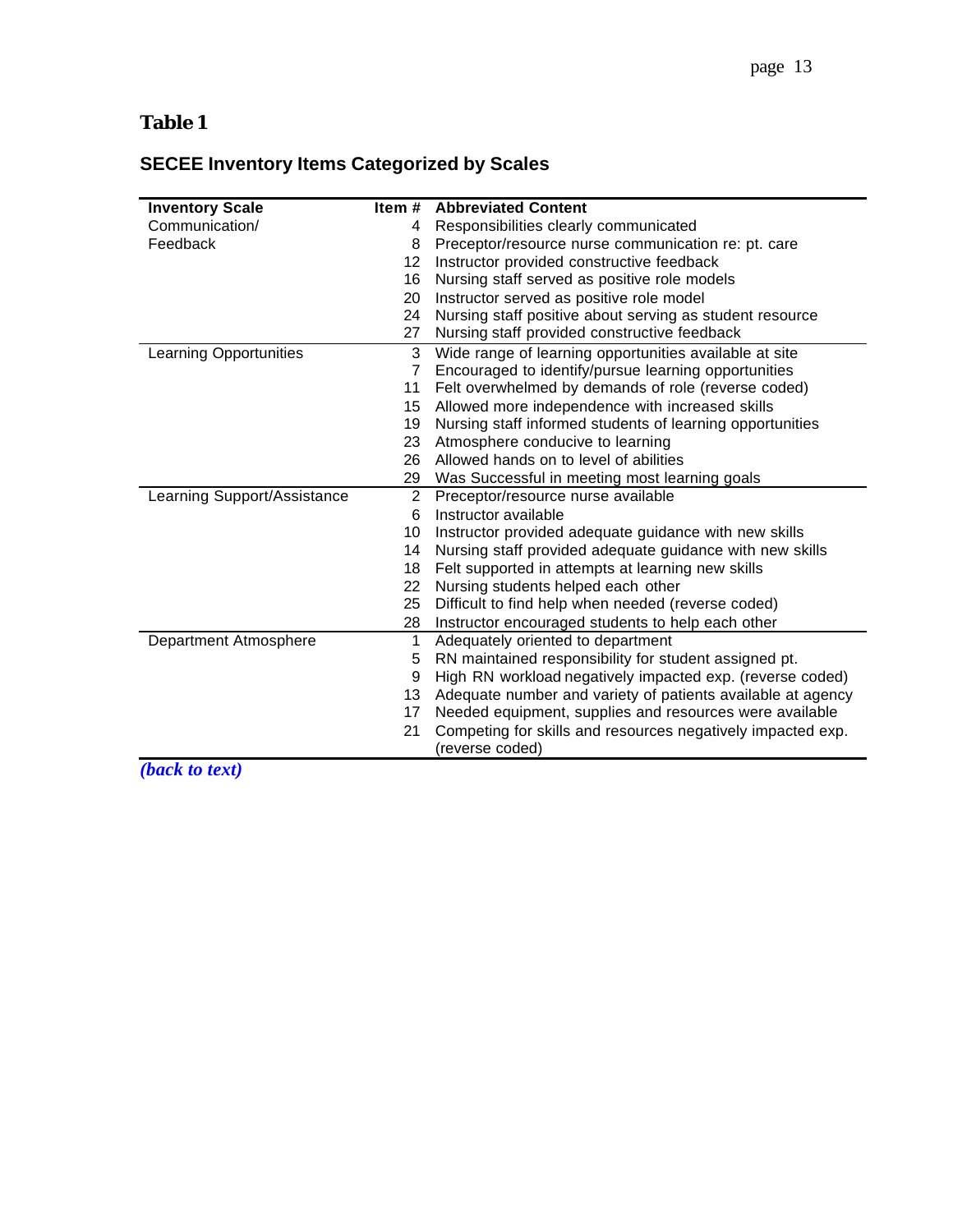## <span id="page-13-0"></span>**Table 2**

#### **Reliability Coefficients for Inventory and Individual Scales by Institution**  Entire Instrument Comm. / Feedback Scale **Learning Support Scale Learning Opportunity** Scale **Department** Atmosphere Scale LMA Instit.  $n = 126$ .94 .87 .87 .82 .64 SMW Instit.  $n = 69$ .89 .74 .74 .74 .59 SMA Instit.  $n = 122$ .94 .86 .87 .81 .65 All Instit.  $n = 318$ .94 .85 .81 .86 .63

*[\(back to text\)](#page-8-0)*